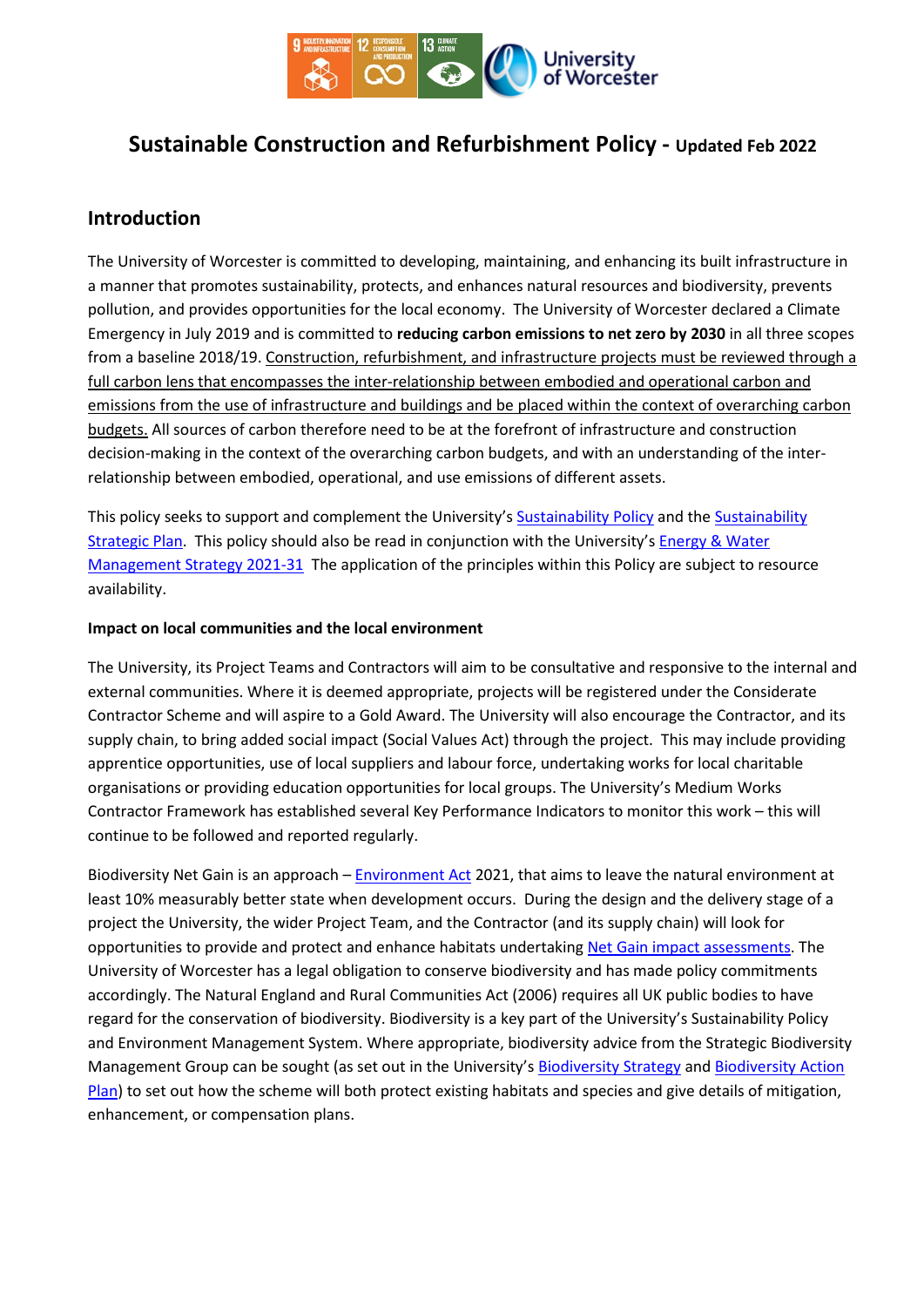#### **Net Zero Carbon by 2030**

# 1. Establish Net Zero Carbon Scope\* Net zero carbon - construction  $12$ Net zero carbon - operational energy 2. Reduce Construction Impacts  $21$ A whole life carbon assessment should be undertaken and disclosed for all construction projects to drive carbon reductions 2.2 The embodied carbon impacts from the product and construction stages should be measured and offset at practical completion **3. Reduce Operational Energy Use** Reductions in energy demand and consumption  $3.1$ should be prioritised over all other measures. In-use energy consumption should be calculated and  $32$ publicly disclosed on an annual basis. 4. Increase Renewable Energy Supply 4.1 On-site renewable energy source should be prioritised 4.2 Off-site renewables should demonstrate additionality 5. Offset Any Remaining Carbon Any remaining carbon should be offset using a<br>recognised offsetting framework  $5.1$  $52$ The amount of offsets used should be publicly disclosed New buildings and major refurbishments targeting net zero carbon for construction should be designed to achieve net zero carbon for operational energy by considering these principles.

In 2019 The UK Green Building Council published the Net Zero Carbon Building Framework  $1$  and in 2020 they published a report September 2020 on the feasibility into the design, delivery and cost of new net zero buildings<sup>[2](#page-1-1)</sup> and a 'Renewable Energy Procurement & Carbon Offsetting Guidance for net zero carbon buildings' in March 2021<sup>[3](#page-1-2)</sup> In November 2021 the 'Net Zero Whole Life Carbon Roadmap - A Pathway to Net Zero for the UK Built Environment' was published. [4](#page-1-3) This Roadmap identified two key priorities which the University needs to support and implement: -

• **Adoption of a design for performance approach**. To shift away from the theoretical building' approach and to focus on how energy intensive buildings will be built in practice, alongside other key net zero enablers such as

peak demand limits.

<span id="page-1-0"></span><sup>1</sup> [https://ukgbc.s3.eu-west-2.amazonaws.com/wp-content/uploads/2019/04/05150856/Net-Zero-Carbon-Buildings-A-framework](https://ukgbc.s3.eu-west-2.amazonaws.com/wp-content/uploads/2019/04/05150856/Net-Zero-Carbon-Buildings-A-framework-definition.pdf)[definition.pdf](https://ukgbc.s3.eu-west-2.amazonaws.com/wp-content/uploads/2019/04/05150856/Net-Zero-Carbon-Buildings-A-framework-definition.pdf)

<span id="page-1-1"></span><sup>2</sup> [https://ukgbc.org/wp-content/uploads/2020/09/Building-the-Case-for-Net-Zero\\_UKGBC.pdf](https://ukgbc.org/wp-content/uploads/2020/09/Building-the-Case-for-Net-Zero_UKGBC.pdf)

<span id="page-1-2"></span><sup>3</sup> [https://ukgbc.s3.eu-west-2.amazonaws.com/wp-content/uploads/2021/03/05144141/Renewable-Energy-Procurement-](https://ukgbc.s3.eu-west-2.amazonaws.com/wp-content/uploads/2021/03/05144141/Renewable-Energy-Procurement-Carbon-Offsetting-Guidance-for-Net-Zero-Carbon-Buildings.pdf)[Carbon-Offsetting-Guidance-for-Net-Zero-Carbon-Buildings.pdf](https://ukgbc.s3.eu-west-2.amazonaws.com/wp-content/uploads/2021/03/05144141/Renewable-Energy-Procurement-Carbon-Offsetting-Guidance-for-Net-Zero-Carbon-Buildings.pdf)

<span id="page-1-3"></span><sup>4</sup> <https://www.ukgbc.org/wp-content/uploads/2021/11/UKGBC-Whole-Life-Carbon-Roadmap-A-Pathway-to-Net-Zero.pdf>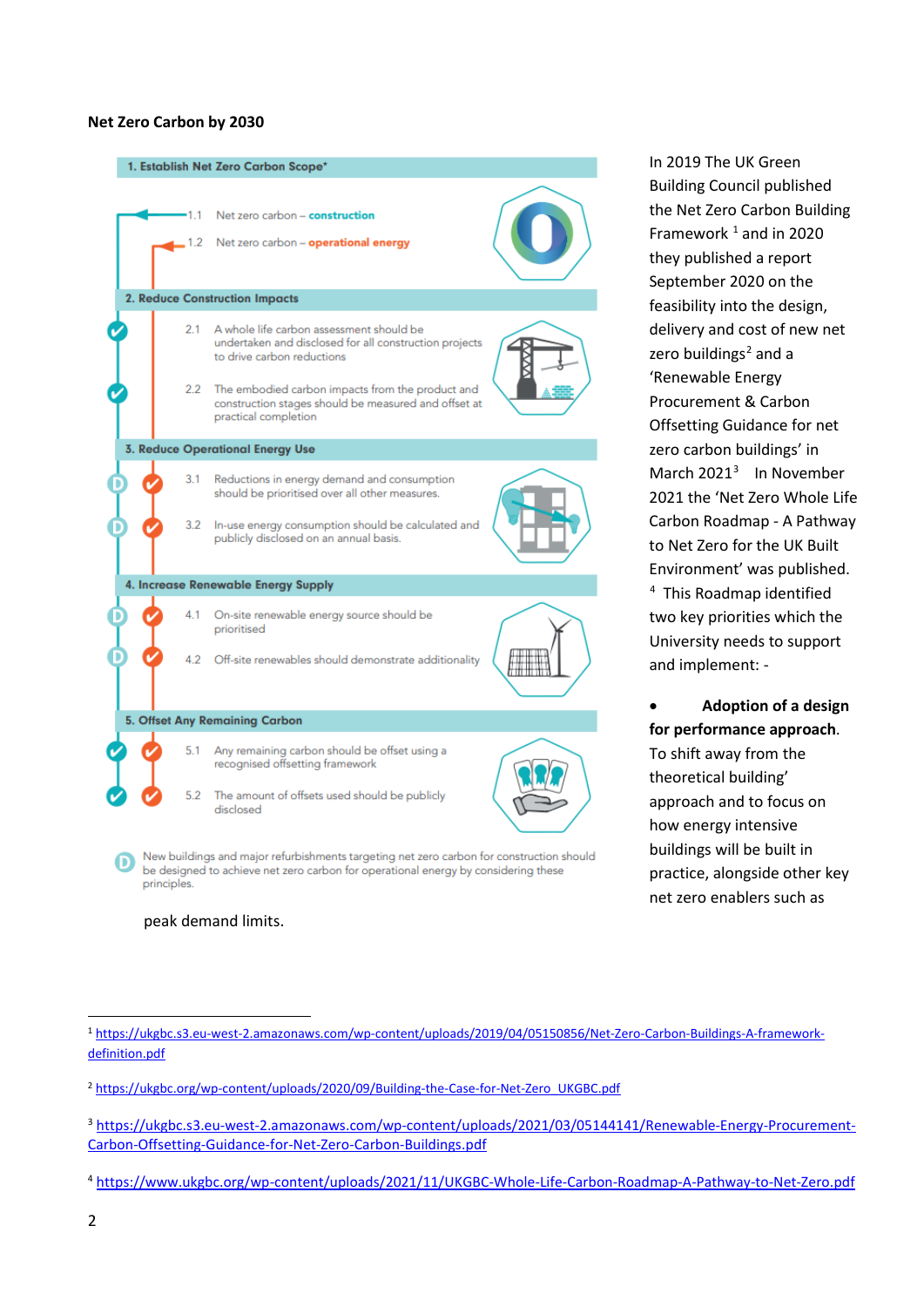• **Whole life carbon measurements and agreed limits.** To start with mandatory measurement, followed by the phased introduction of embodied carbon limits for new buildings to reduced demand, alongside changes to planning and VAT to incentivise the re-use of existing buildings.

#### **Fig 1. Steps to achieving a net zero building. (Source: Net Zero Carbon Buildings – A framework definition[5](#page-2-0) . UK Green Building Council 2019 [https://www.ukgbc.org/\)](https://www.ukgbc.org/)**

These sources demonstrate how designs for residential and workplace buildings can be influenced to improve resource efficiency, reduce running costs, and achieve net zero carbon. The studies showed that the increased capital investment in net zero buildings needn't cost the earth. All stages and processes in the design and refurbishment / construction and operation of buildings can contribute towards excellence in sustainability and the University will use these steps as a framework for delivering new build and refurbishment projects with any new building or refurbishment seeking to be a Net Zero Carbon Building – the University recognises it will not always be possible to follow all steps for its smaller schemes, however the key themes and priorities will be followed.

<span id="page-2-0"></span><sup>5</sup> [https://ukgbc.s3.eu-west-2.amazonaws.com/wp-content/uploads/2019/04/05150856/Net-Zero-Carbon-Buildings-A-framework](https://ukgbc.s3.eu-west-2.amazonaws.com/wp-content/uploads/2019/04/05150856/Net-Zero-Carbon-Buildings-A-framework-definition.pdf)[definition.pdf](https://ukgbc.s3.eu-west-2.amazonaws.com/wp-content/uploads/2019/04/05150856/Net-Zero-Carbon-Buildings-A-framework-definition.pdf)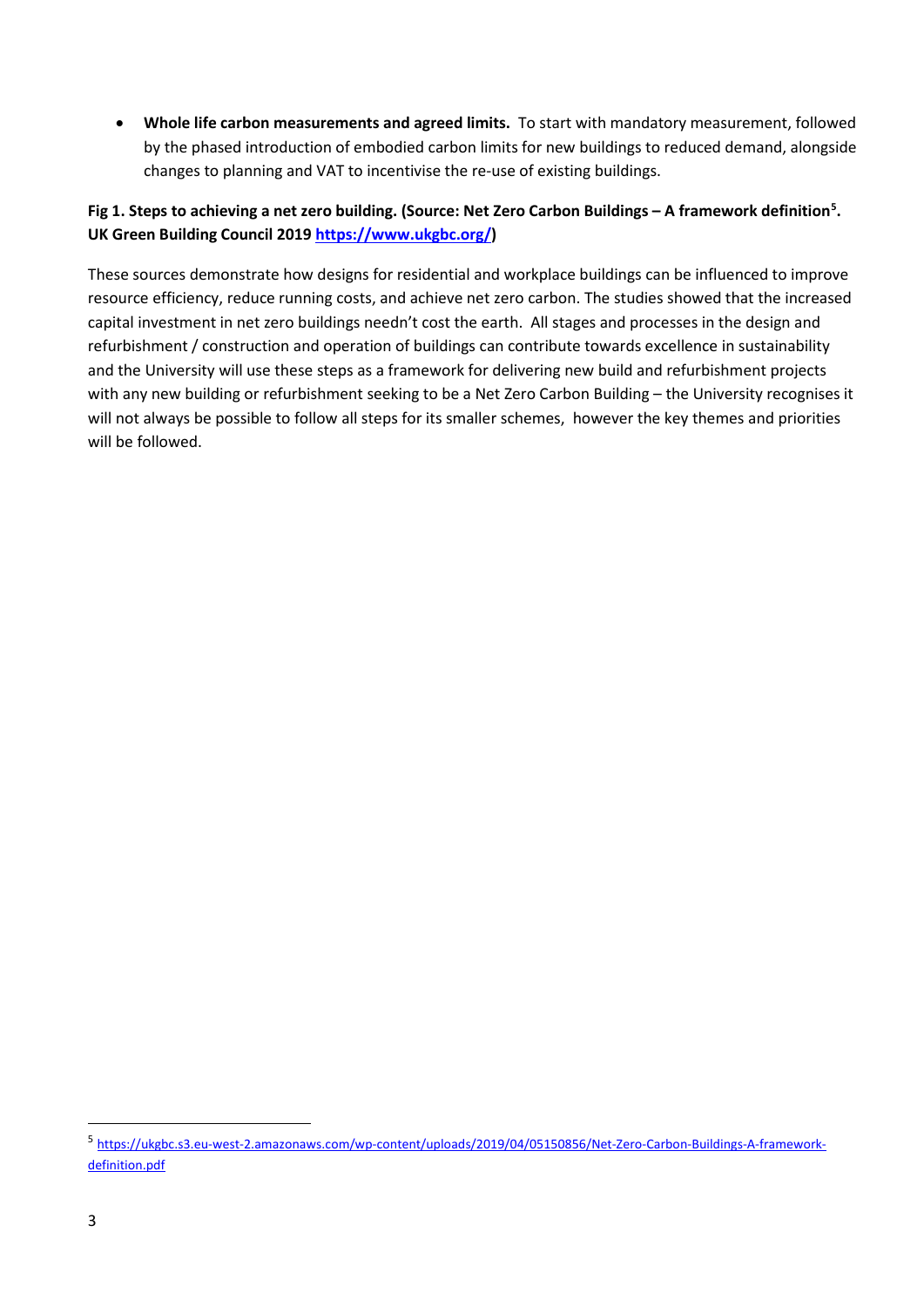### **The following will form the framework to move the University of Worcester's Built Environment towards Net Zero Carbon:**

| <b>Establish Net</b><br><b>Zero Scope</b>                                                                                                                   | Reduce<br><b>Construction</b><br><b>Impacts</b>                                                                                                                                                                                                                                                                                                                                                                                                                                                                                                                                          | <b>Reduce</b><br><b>Operational</b><br><b>Energy Usage</b>                                                                                                                                                                                                                                                            | <b>Increase</b><br>Renewable<br><b>Energy Supply</b>                                                                                                                            | Offset any<br>remaining<br>Carbon                                                                                                      |
|-------------------------------------------------------------------------------------------------------------------------------------------------------------|------------------------------------------------------------------------------------------------------------------------------------------------------------------------------------------------------------------------------------------------------------------------------------------------------------------------------------------------------------------------------------------------------------------------------------------------------------------------------------------------------------------------------------------------------------------------------------------|-----------------------------------------------------------------------------------------------------------------------------------------------------------------------------------------------------------------------------------------------------------------------------------------------------------------------|---------------------------------------------------------------------------------------------------------------------------------------------------------------------------------|----------------------------------------------------------------------------------------------------------------------------------------|
| Construction and<br>Operational<br>Net Zero<br>$\bullet$<br>Carbon in<br>scopes 1, 2 and<br>3 from a 2018-<br>2019 baseline<br>Agreed<br>September<br>2020. | Undertake full<br>$\bullet$<br>option<br>appraisals -<br>including Do<br>Nothing - Can<br>existing<br>resources work<br>more<br>efficiently<br>Modern<br>$\bullet$<br>construction<br>techniques-<br>less resources<br>$used -$<br>eliminate<br>waste<br>Careful<br>$\bullet$<br>selection of<br>materials - FSC<br>wood, VOC<br>free paints<br>Undertake<br>Whole Life<br>Carbon<br>Assessments<br>Initially at RIBA<br>Stage 2 and<br>then at<br>Practical<br>Completion<br>(end of RIBA<br>stage 5)<br>Maximise<br>$\bullet$<br>social value<br>opportunities-<br><b>TOMS</b> targets | <b>Building fabric</b><br>and passive<br>design<br>System<br>monitoring<br>and efficiency<br>Energy and<br>water usage,<br>management,<br>and efficiency<br>Occupant<br>wellbeing.<br>End user<br>training,<br>awareness,<br>and use<br>Biodiversity<br>Low and Zero<br>Carbon (LZC)<br>technologies<br>Soft landings | Minimum of<br>$\bullet$<br>15% of on-site<br>renewable<br>energy. On-site<br>generation -<br>currently 1.4%<br>Continue to<br>$\bullet$<br>purchase 100%<br>renewable<br>energy | Agreed 50% of<br>$\bullet$<br>total carbon-<br>all 3 scopes-<br>removed by<br>2030 and 50%<br>offset with<br>credible sector<br>scheme |